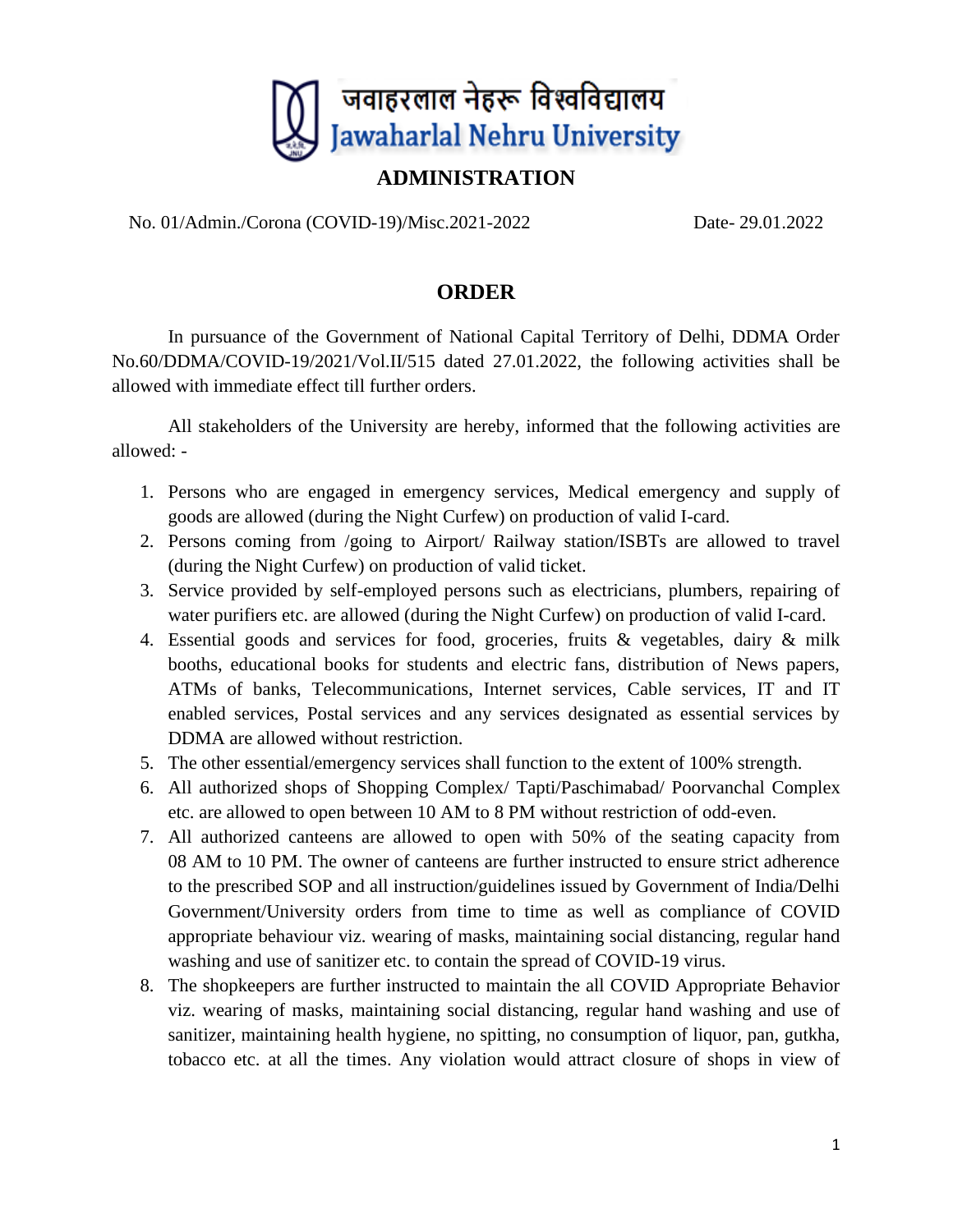public health hazard and further violation will be dealt strictly as per the order/ guidelines of GOI/Delhi Government/JNU.

- 9. Delivery of all type of goods through e-commerce are allowed on production of valid I card issued by the employer / firm/ company.
- 10. The e-rickshaw facility inside the campus (upto 02 passengers) are allowed.
- 11. The permitted/restricted activities shall be allowed subject to strict compliance of SoPs issued by GoI and GNCTD from time to time.

Marriage related gatherings shall be allowed up to 50% capacity of the Community Centre/Venue with a ceiling of 200 persons. However, it is clarified that Community Centre shall remain closed except for the purposes of marriages.

Funeral/ last rites related gathering are allowed up to 100 persons.

There shall be no "Weekend Curfew" on movement of persons in the University Campus. It is further clarified that "Night Curfew" from 10 P.M. to 5 AM everyday on movement of individuals in the University Campus, shall remain in force in the Campus till further orders.

Rest of the contents of University orders (already circulated) with regard to permitted/prohibited/restricted activities shall remain unchanged and will be in force till further orders.

The Security Branch of the University shall ensure COVID Appropriate Behavior viz. wearing of face mask, maintaining of social distancing etc. in all areas as well as at all shops which are providing essential goods  $\&$  service such as grocery shops, medicine shops, fruit  $\&$ vegetables shops. It should be ensured that the people, who are visiting these shops, are strictly following COVID Appropriate Behavior and are wearing face masks, maintaining social distancing etc. without fail.

The Security Branch of the University shall ensure effective checking of movement of persons and vehicles in the University Campus by putting adequate number of checking points with the objective to prevent unnecessary movement of people on roads. The Security Branch shall also ensure that movement of individuals and vehicles should be allowed strictly as per guidelines/protocols prescribed in this order.

The Campus residents are hereby instructed not to move within the campus during the curfew timings. Campus gates will remain closed except for emergency movement.

Employees and their family members, and students who are tested positive or under home isolation/quarantine, must inform with supporting documents immediately to the Administration/Security.

The Security Branch of the University is instructed to ensure strict compliance of this order, and shall adequately inform and sensitize the field functionaries about these instructions